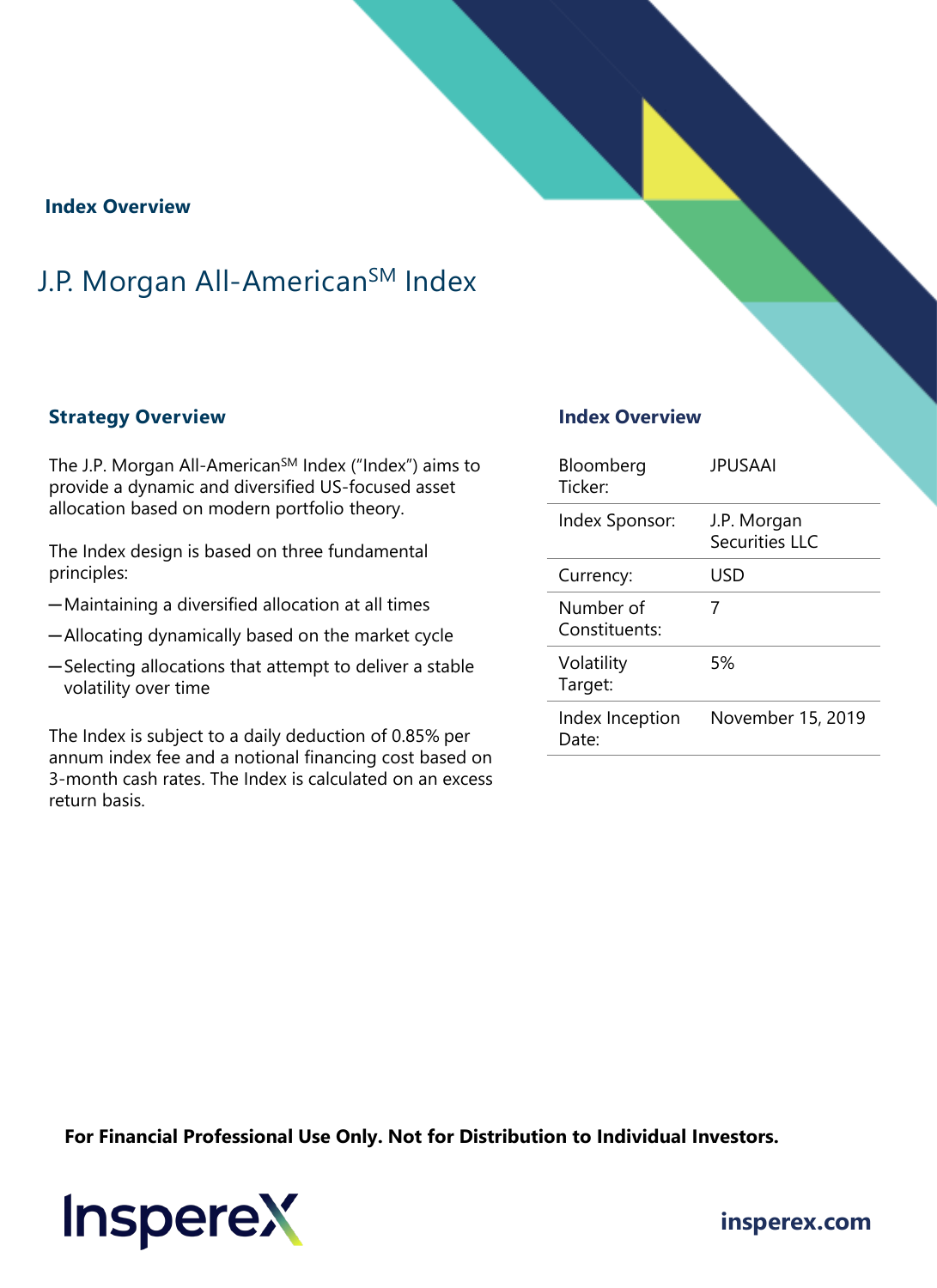# J.P. Morgan All-American<sup>SM</sup> Index

### **Index Construction**

- ─Each month the Index identifies every portfolio that meets the constituent and sector caps illustrated below and has a recent volatility below 5%. The Index then selects the portfolio with the best recent performance and rebalances into it.
- ─If there is no portfolio that satisfies the individual and sector constraints and the 5% historical volatility threshold, then the Index increases the volatility threshold by 1% and repeats the process.
- ─Recent performance is measured as the average of the past 1-, 3- and 12-month performance. Recent historical volatility is measured as the greatest of the past 1-, 3- and 12-month historical volatilities.

In order to ensure diversification, the Index selects its monthly portfolio from a universe of 7 underlying ETFs and imposes caps and floors on the weights at the individual and sector levels. The underlying ETF's weight must be in increments of 5%.

| <b>Asset Class</b>                    | <b>Constituent</b>                                                   | <b>Ticker</b> | <b>Floor</b> | <b>Cap</b> |
|---------------------------------------|----------------------------------------------------------------------|---------------|--------------|------------|
| <b>Equities</b>                       |                                                                      |               | 10%          | 60%        |
| US Large Cap                          | iShares <sup>®</sup> Core S&P <sup>®</sup> 500 ETF                   | <b>IVV</b>    | 0%           | 50%        |
| US Mid Cap                            | iShares <sup>®</sup> Core S&P <sup>®</sup> Mid-Cap ETF               | IJН           | 0%           | 10%        |
| US Small Cap                          | iShares <sup>®</sup> Core S&P <sup>®</sup> Small-Cap ETF             | <b>UR</b>     | 0%           | 10%        |
| <b>Fixed Income</b>                   |                                                                      |               | 10%          | 80%        |
| Treasury                              | iShares <sup>®</sup> US Treasury Bond ETF                            | GOVT          | 0%           | 30%        |
| Mortgage-Backed Securities            | iShares <sup>®</sup> MBS ETF                                         | <b>MBB</b>    | 0%           | 30%        |
| <b>Investment Grade</b><br>Corporates | iShares <sup>®</sup> iBoxx \$ Investment Grade<br>Corporate Bond ETF | <b>LQD</b>    | 0%           | <b>30%</b> |
| <b>Alternatives</b>                   |                                                                      |               | 0%           | 30%        |
| Gold                                  | SPDR® Gold Shares                                                    | GLD           | 0%           | 30%        |

### ETF Underliers1

<sup>1</sup> J.P. Morgan All-American Index brochure, 2020.

**For Financial Professional Use Only. Not for Distribution to Individual Investors.** 



## **[insperex.com](http://www.insperex.com/)**